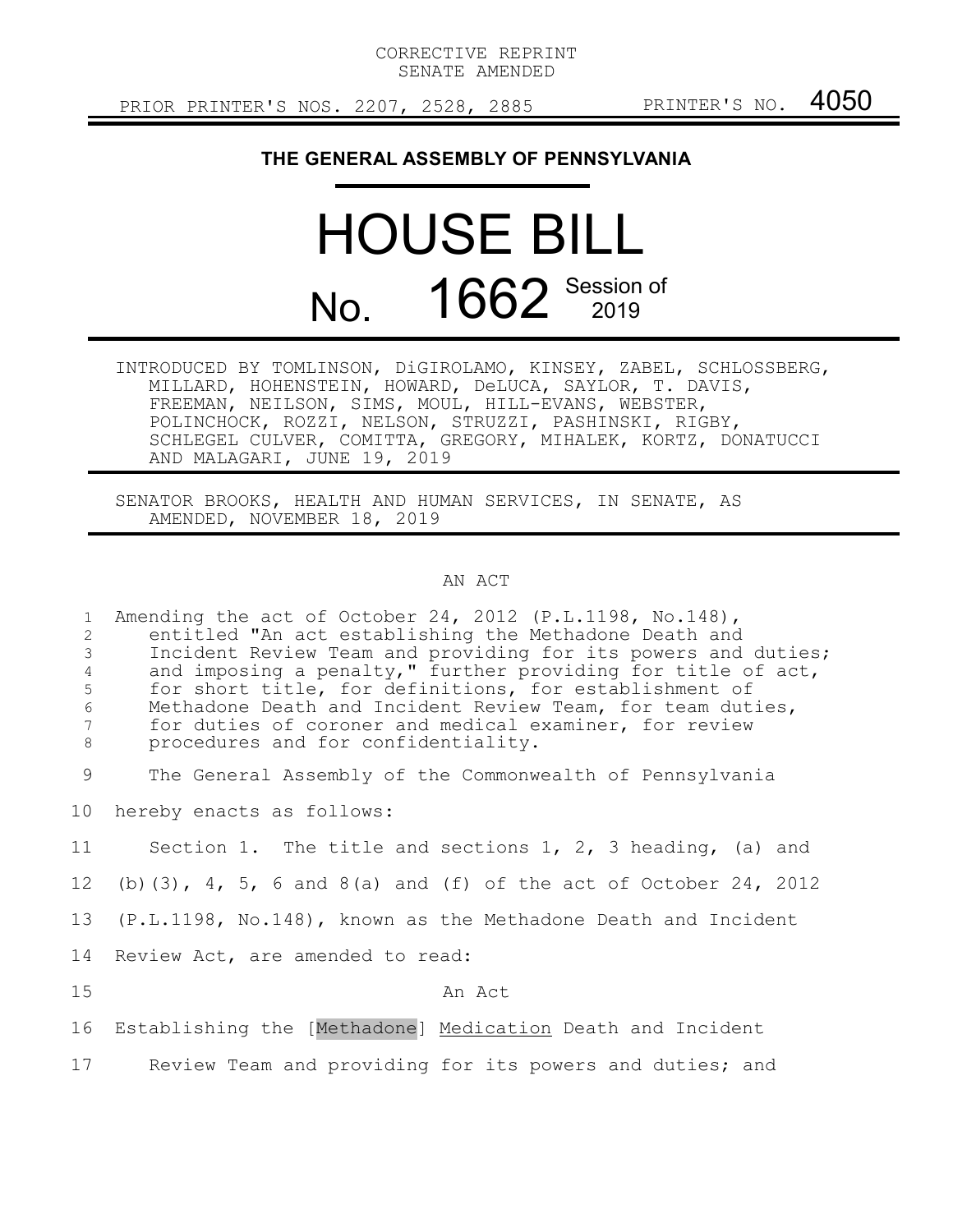imposing a penalty. Section 1. Short title. This act shall be known and may be cited as the [Methadone] Medication Death and Incident Review Act. Section 2. Definitions. The following words and phrases when used in this act shall have the meanings given to them in this section unless the context clearly indicates otherwise: "Department." The Department of Drug and Alcohol Programs of the Commonwealth. ["Methadone-related] "Medication-related death." A death where [methadone] a medication approved by the United States Food and Drug Administration for the treatment of opioid use disorder was: (1) a primary or secondary cause of death; or (2) may have been a contributing factor. ["Methadone-related] "Medication-related incident." A situation where [methadone] a medication approved by the United States Food and Drug Administration for the treatment of opioid use disorder may be a contributing factor which: (1) does not involve a fatality; and (2) involves: (i) a serious injury; or (ii) unreasonable risk of death or serious injury. ["Narcotic treatment program."] "Opioid-assisted treatment program." A program licensed and approved by the Department of Drug and Alcohol Programs for chronic opiate drug users that administers or dispenses agents under a narcotic treatment physician's order, either for detoxification purposes or for maintenance. 301 2 3 4 5 6 7 8 9 10 11 12 13 14 15 16 17 18 19 20 21 22 23 24 25 26 27 28 29

20190HB1662PN4050 - 2 -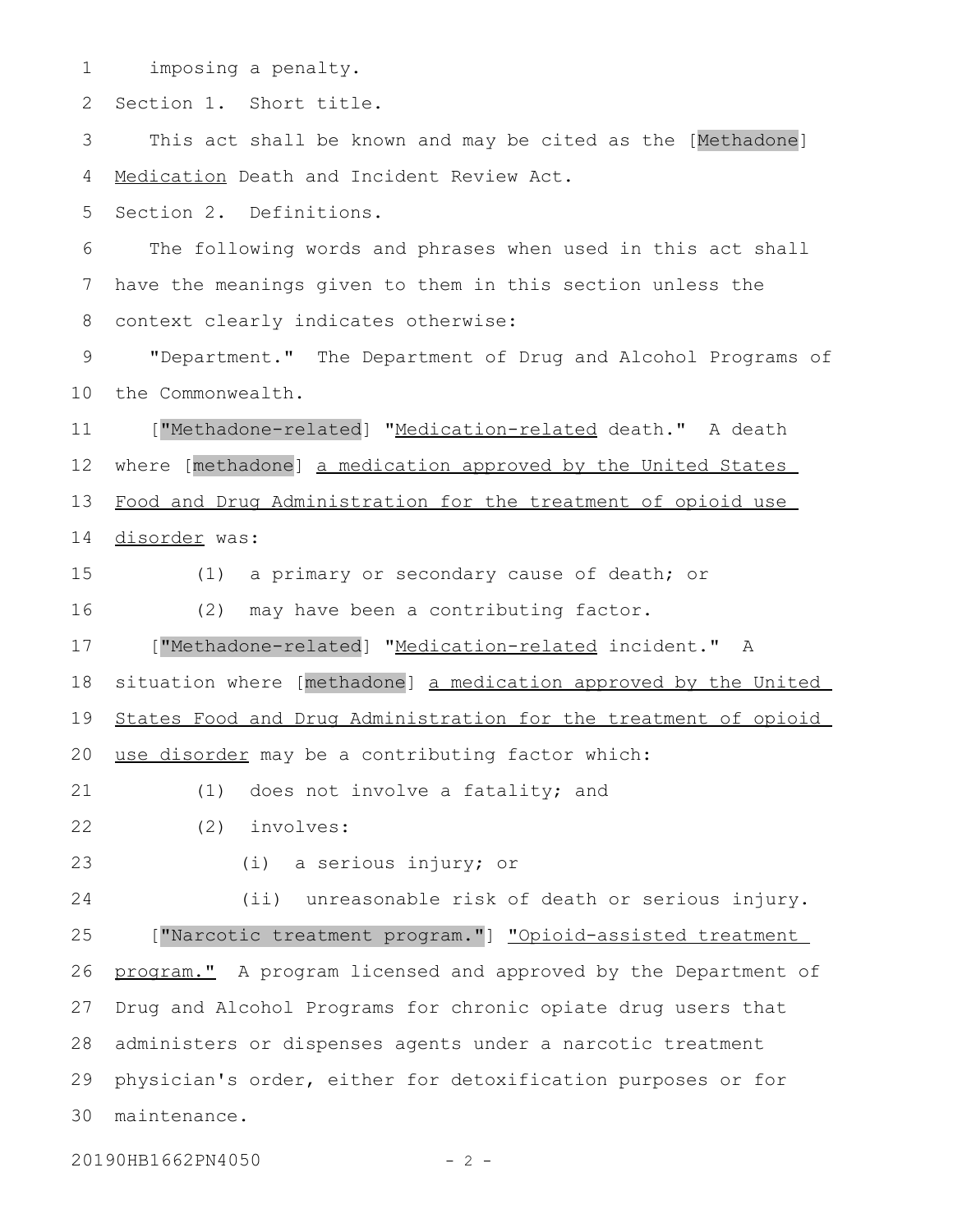"Opioid use disorder." A problematic pattern of opioid use leading to clinically significant impairment or distress. "Secretary." The Secretary of Drug and Alcohol Programs of the Commonwealth. "Team." The [Methadone] Medication Death and Incident Review Team established under section 3. Section 3. Establishment of [Methadone] Medication Death and Incident Review Team. (a) Team established.--The department shall establish a [Methadone] Medication Death and Incident Review Team and conduct a review and shall examine the circumstances surrounding [methadone-related] medication-related deaths and [methadonerelated] medication-related incidents in this Commonwealth for the purpose of promoting safety, reducing [methadone-related] medication-related deaths and [methadone-related] medicationrelated incidents and improving treatment practices. (b) Composition.--The team shall consist of the following individuals: \* \* \* (3) The following individuals appointed by the secretary: (i) A representative from [narcotic treatment programs as defined in 28 Pa. Code § 701.1 (relating to definitions)] an opioid-assisted treatment program. (ii) A representative from a licensed drug and alcohol addiction treatment program that is not defined as [a narcotic treatment program] an opioid-assisted treatment program. (iii) A representative from law enforcement recommended by a Statewide association representing 1 2 3 4 5 6 7 8 9 10 11 12 13 14 15 16 17 18 19 20 21 22 23 24 25 26 27 28 29 30

20190HB1662PN4050 - 3 -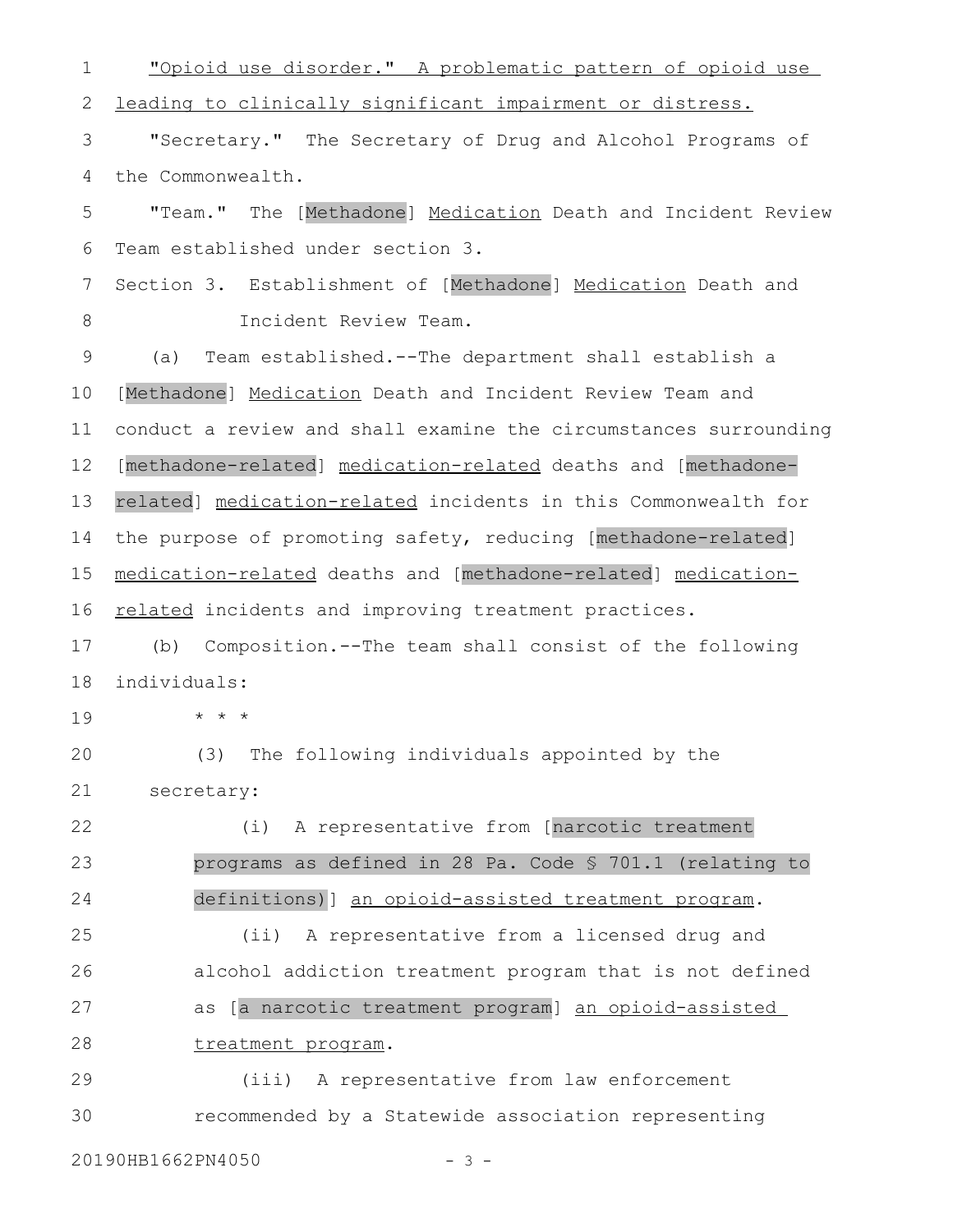law enforcement.

| $\mathbf{2}$ | A representative from the medical community<br>$(i\nu)$     |
|--------------|-------------------------------------------------------------|
| 3            | recommended by a Statewide association representing         |
| 4            | physicians.                                                 |
| 5            | A district attorney recommended by a Statewide<br>(v)       |
| 6            | association representing district attorneys.                |
| 7            | A coroner or medical examiner recommended by a<br>(vi)      |
| 8            | Statewide association representing county coroners and      |
| 9            | medical examiners.                                          |
| 10           | (vii) A member of the public.                               |
| 11           | (viii) A patient or family advocate.                        |
| 12           | (ix) A representative from a recovery organization.         |
| 13           | An office-based agonist treatment provider who<br>(x)       |
| 14           | is assigned a waiver from the Drug Enforcement              |
| 15           | Administration, including a special identification          |
| 16           | number, commonly referred to as the "X" DEA number, to      |
| 17           | provide office-based prescribing of buprenorphine.          |
| 18           | (xi) A representative of the Department of Health           |
| 19           | who is affiliated with the Achieving Better Care by         |
| 20           | Monitoring All Prescriptions Program (ABC-MAP)              |
| 21           | established under the act of October 27, 2014 (P.L.2911,    |
| 22           | No.191), known as the Achieving Better Care by Monitoring   |
| 23           | All Prescriptions Program (ABC-MAP) Act.                    |
| 24           | (xii) A toxicologist.                                       |
| 25           | * * *                                                       |
| 26           | Section 4. Team duties.                                     |
| 27           | The team shall:                                             |
| 28           | Review each medication-related death where<br>(1)           |
| 29           | [methadone] a medication approved by the United States Food |
| 30           | and Drug Administration for the treatment of opioid use     |
|              |                                                             |

20190HB1662PN4050 - 4 -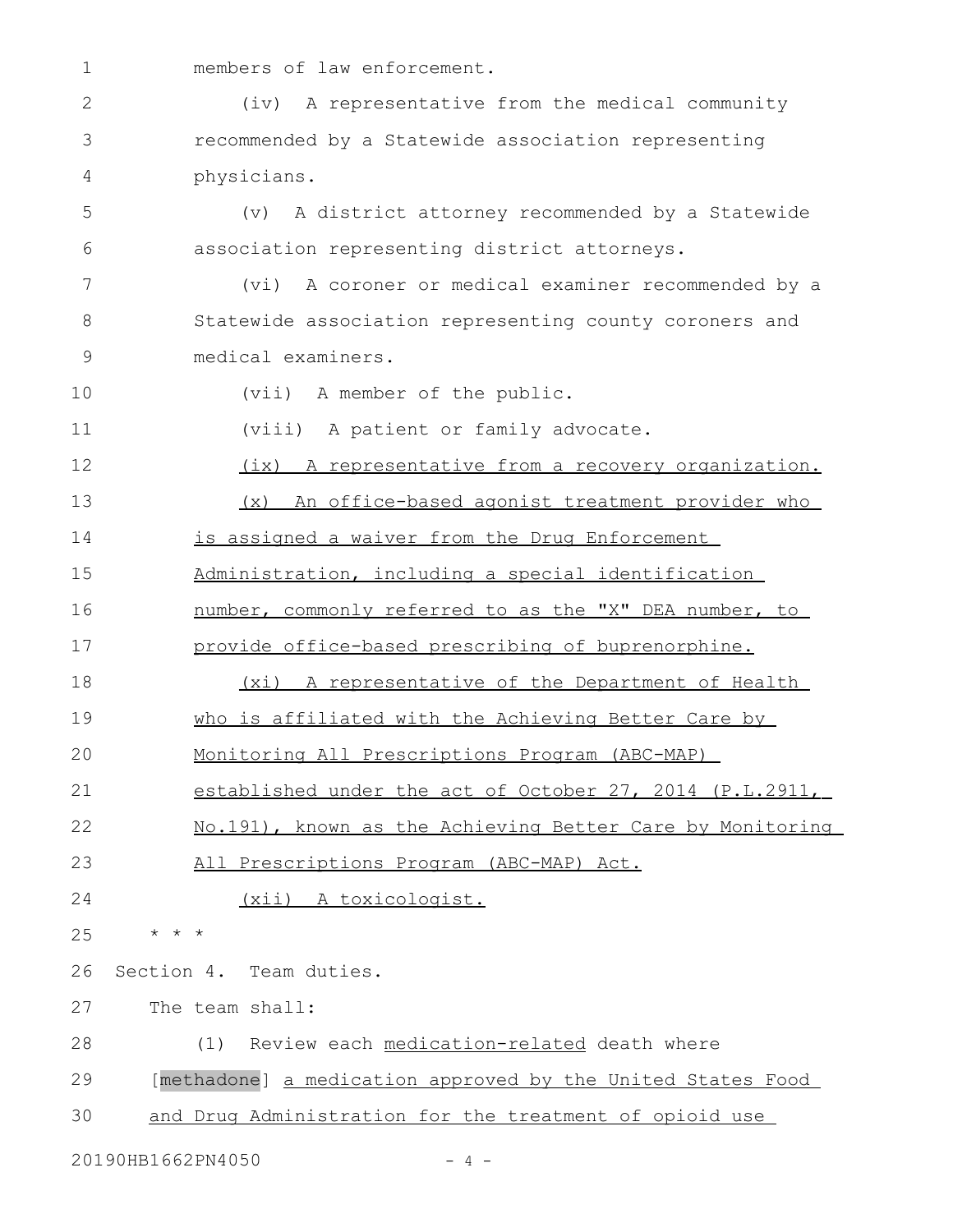disorder was either the primary or a secondary cause of death and review [methadone-related] medication-related incidents. 1 2

(2) Determine the role that [methadone] a medication approved by the United States Food and Drug Administration for the treatment of opioid use disorder played in each death and [methadone-related] medication-related incident. 3 4 5 6

(3) Communicate concerns to regulators and facilitate communication within the health care and legal systems about issues that could threaten health and public safety. 7 8 9

(4) Develop best practices to prevent future [methadonerelated] medication-related deaths and [methadone-related] medication-related incidents. The best practices shall be: 10 11 12

13 14 (i) Promulgated by the department as regulations. (ii) Posted on the department's Internet website.

(5) Collect and store data on the number of [methadonerelated] medication-related deaths and [methadone-related] medication-related incidents and provide a brief description of each death and incident. The aggregate statistics shall be posted on the department's Internet website. [The team may collect and store data concerning deaths and incidents related to other drugs used in opiate treatment.] 15 16 17 18 19 20 21

(6) Develop a form for the submission of [methadonerelated] medication-related deaths and [methadone-related] medication- related incidents to the team by any concerned party. 22 23 24 25

(7) Develop, in consultation with a Statewide association representing county coroners and medical examiners, a model form for county coroners and medical examiners to use to report and transmit information regarding [methadone-related] medication- related deaths to the team. 26 27 28 29 30

20190HB1662PN4050 - 5 -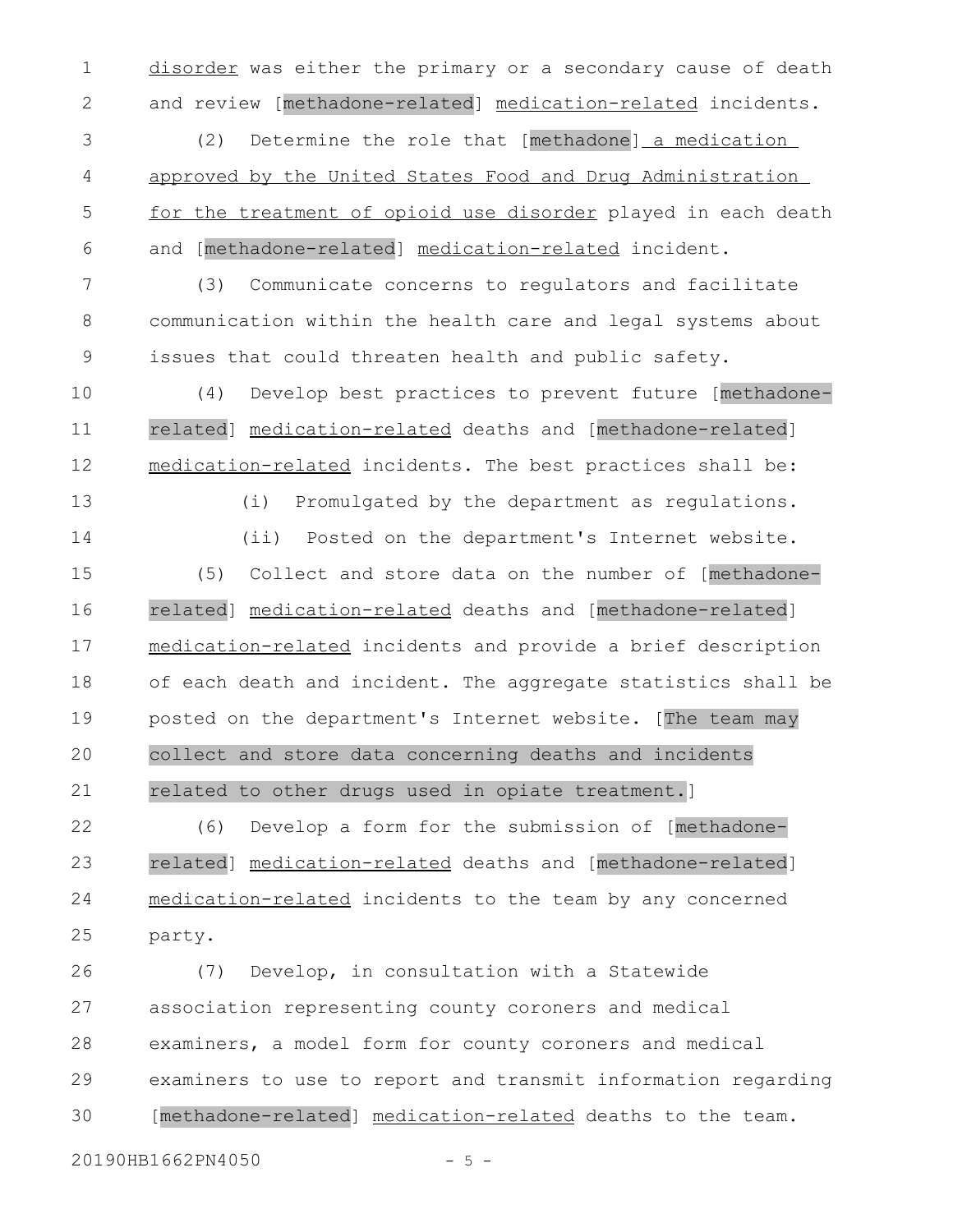The team and the Statewide association representing county coroners and medical examiners shall collaborate to ensure that all [methadone-related] medication-related deaths are, to the fullest extent possible, identified by coroners and medical examiners. 1 2 3 4 5

(8) Develop and implement any other strategies that the team identifies to ensure that the most complete collection of [methadone-related] medication-related death and [methadone-related] medication-related serious incident cases reasonably possible is created. 6 7 8 9 10

(9) Prepare an annual report that shall be posted on the department's Internet website and distributed to the chairman and minority chairman of the Judiciary Committee of the Senate, the chairman and minority chairman of the [Public Health and Welfare] Health and Human Services Committee of the Senate, the chairman and minority chairman of the Judiciary Committee of the House of Representatives and the chairman and minority chairman of the Human Services Committee of the House of Representatives. Each report shall: 11 12 13 14 15 16 17 18 19

(i) Provide public information regarding the number and causes of [methadone-related] medication-related deaths and [methadone-related] medication-related incidents. 20 21 22 23

(ii) Provide aggregate data on five-year trends on [methadone-related] medication-related deaths and [methadone-related] medication-related incidents when such information is available. 24 25 26 27

(iii) Make recommendations to prevent future [methadone-related] medication-related deaths, [methadone-related] medication-related incidents and 28 29 30

20190HB1662PN4050 - 6 -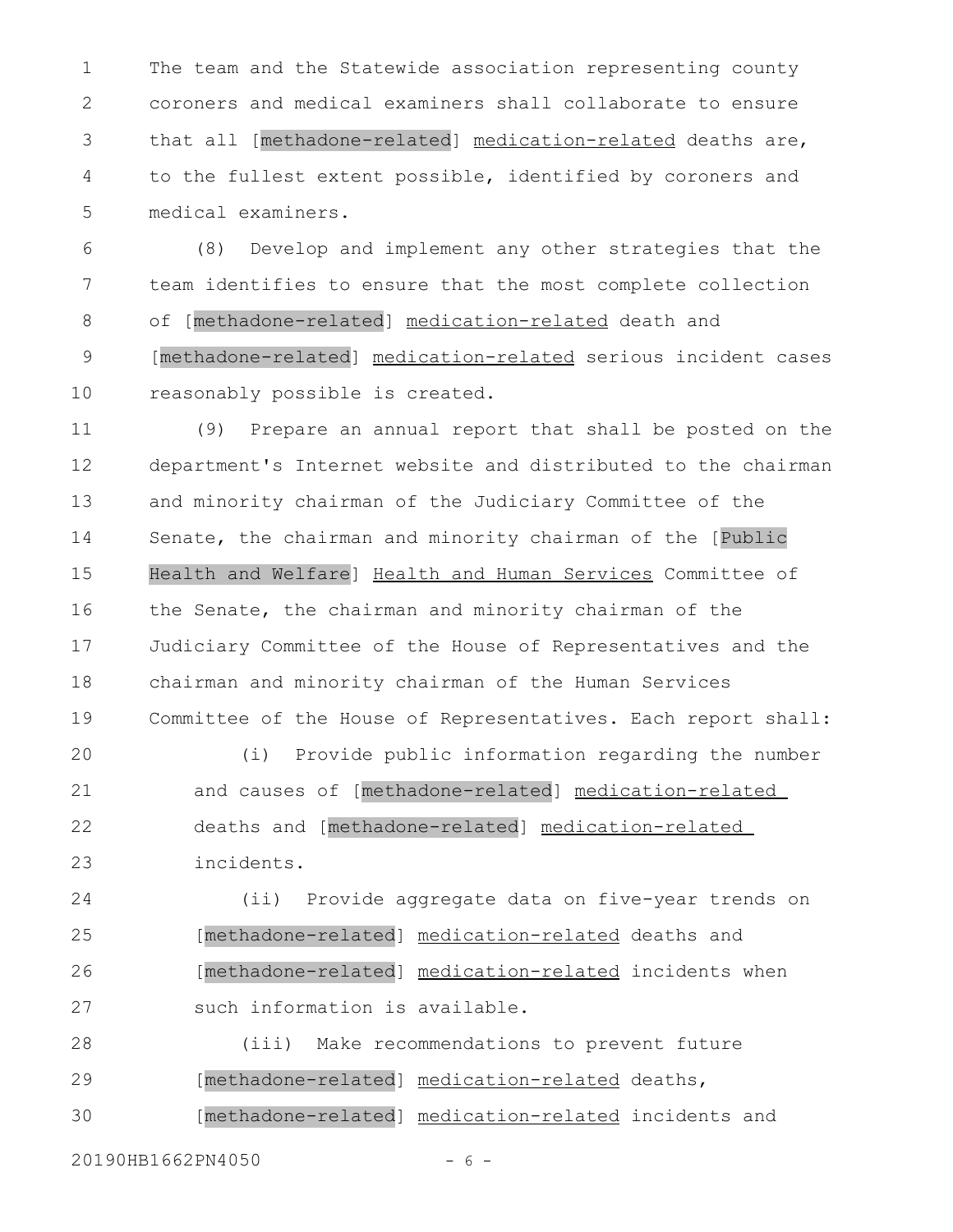abuse and set forth the department's plan for implementing the recommendations. 1 2

(iv) Recommend changes to statutes and regulations to decrease [methadone-related] medication-related deaths and [methadone-related] medication-related incidents. 3 4 5

(v) Provide a report on [methadone-related] medication-related deaths and [methadone-related] medication-related incidents and concerns regarding [narcotic] opioid-assisted treatment programs. 6 7 8 9

(10) Develop and publish on the department's Internet website a list of meetings for each year. 10 11

Section 5. Duties of coroner and medical examiner. 12

A county coroner or medical examiner shall forward all [methadone-related] medication-related death cases to the team for review. The county coroner and medical examiner shall use the model form developed by the team to transmit the data. Section 6. Review procedures. 13 14 15 16 17

The team may review the following information: 18

(1) Coroner's reports or postmortem examination records unless otherwise prohibited by Federal or State laws, regulations or court decisions. 19 20 21

22

(2) Death certificates and birth certificates.

(3) Law enforcement records and interviews with law enforcement officials as long as the release of such records will not jeopardize an ongoing criminal investigation or proceeding. 23 24 25 26

(4) Medical records from hospitals, other health care providers and [narcotic treatment programs] opioid-assisted treatment programs. 27 28 29

(5) Information and reports made available by the county 20190HB1662PN4050 - 7 - 30